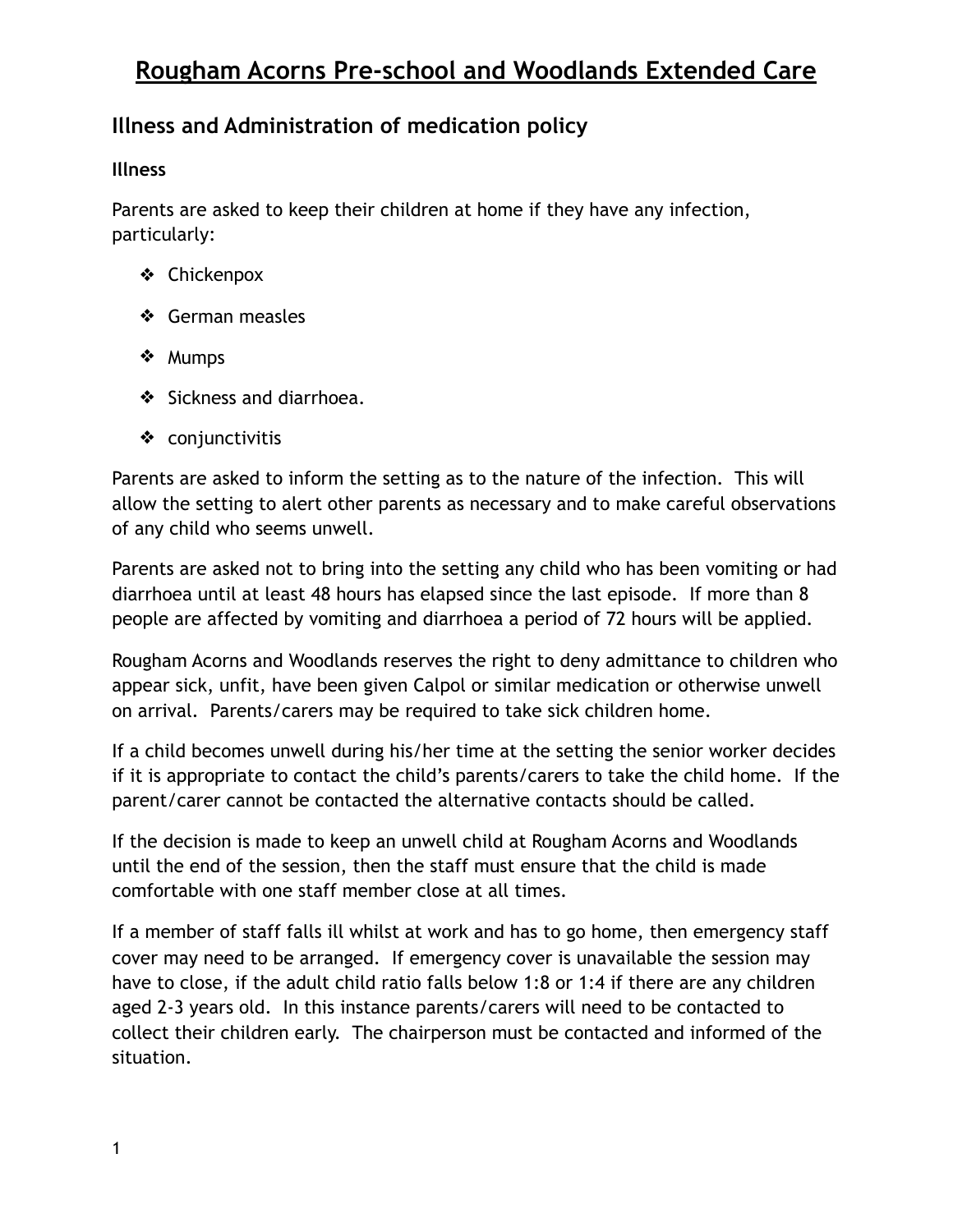If the children of staff are unwell, the children will not accompany their parents/ carers to work in the setting.

Cuts or open sores, whether on adults or children, will be covered with sticking plaster or other dressing.

#### **Administration of medication**

If the child is on prescribed medication the following procedures will be followed:

- If possible, the child's parents will administer medicine. If not their medication must be stored in the original container and clearly labelled with the child's name, dosage and any instructions. The medicine must be prescribed by a doctor and the expiry date checked.
- Written information will be obtained from the parent giving clear instructions about the dosage, administration of the medication and permission for a member of staff to follow the instructions. A permission form is available for parents to complete.
- All medications will be kept in non-child areas.
- A medication authorisation form is to be filled in. This will have space for the child's name, the medication, the times the medication is to be given, a space for the parent's/carers signature and a space for the person administrating the medication to sign.

With regard to the administration of life-saving medication such as insulin/adrenalin injections or the use of nebulizers, the position will be clarified by reference to the group's insurance company. (Acorns will check with the Insurance section at Preschool learning Alliance National Centre.) If specialist knowledge is required, staff involved in administering medication will receive training from a qualified health professional.

The setting will ensure that the first aid equipment is kept clean, replenished and replaced as necessary. Sterile items will be kept sealed in their packages until needed.

| This Policy will be reviewed annually |  |
|---------------------------------------|--|
|                                       |  |